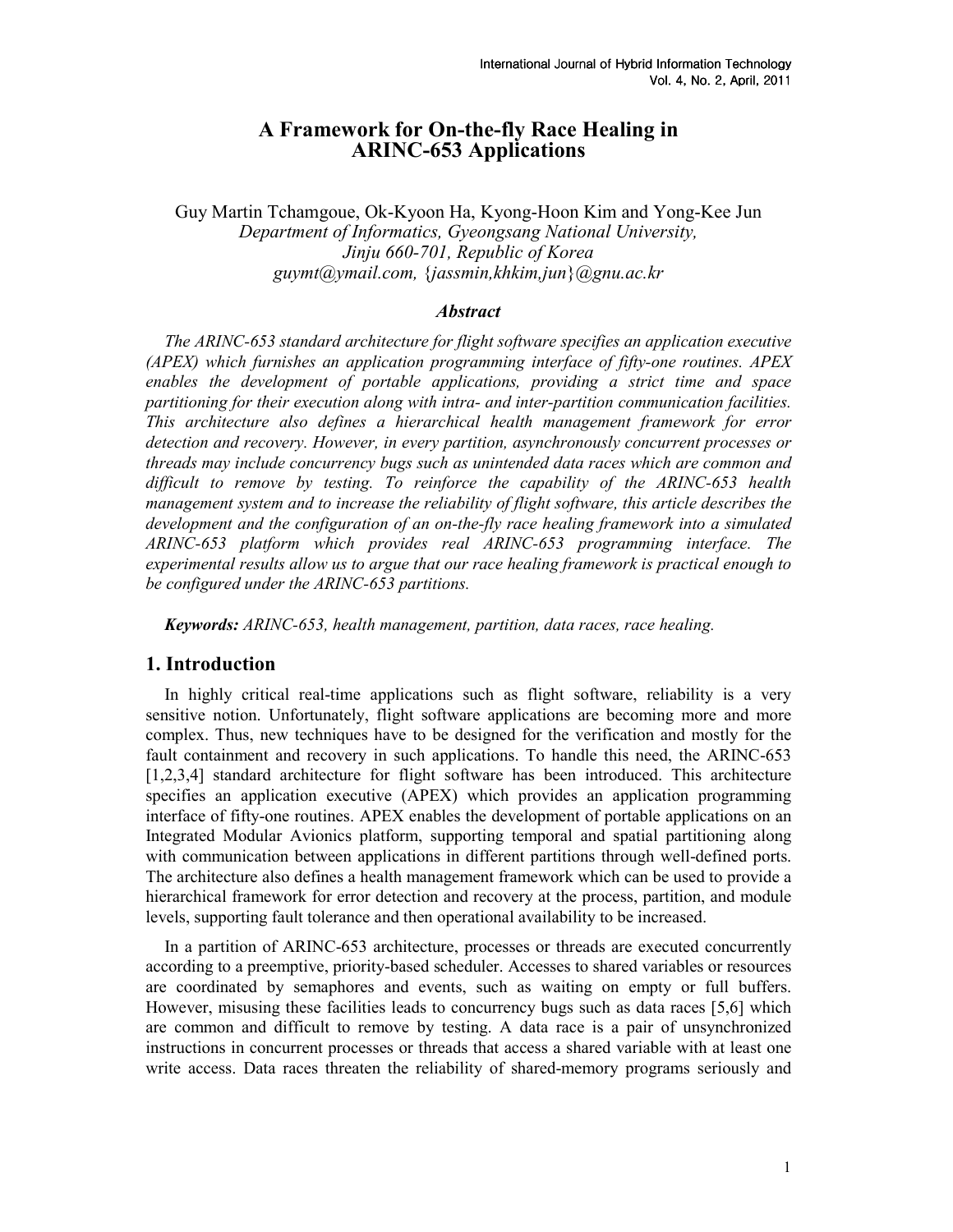latently, because the races result in unintended nondeterministic executions of the programs. Traditional cyclical debugging with breakpoints is often not effective in the presence of races since breakpoints can change the execution timing causing the erroneous behavior to disappear.

In a recent work [7,8], we presented an on-the-fly race healing framework to be incorporated into the ARINC-653 health management architecture for healing data races that appear unexpectedly during the run-time of flight software. This framework instruments and monitors the target program for race detection using the Dinning and Schonberg protocol [9]. This protocol determines the logical concurrency between the current access and the previous conflicting accesses, and then maintains an access history for each shared variable for subsequent race detection. For the concurrency information to be used in the protocol, the framework generates a variation of vector timestamps [10,11] for every process in the execution using the Nest Region labeling [12]. In this framework, the detection protocol signals to the health monitor (HM) using the corresponding APEX system call, if a data race is detected. The health monitor then responds by invoking the race healing process that is assigned the highest possible priority. This special process uses an APEX call to identify and then heals the faulty process and the occurrence of race condition as an application error, one of seven error types defined by ARINC-653.

This article presents the implementation of this race healing framework in a simulated ARINC-653 environment. We describe the requirements and the design of the framework, and use the Simulated Integrated Modular Avionics (SIMA) [13] environment to provide real ARINC-653 programming interface. In order to achieve the reliability-related goal of the framework, we present details of the analysis to argue that the race healing framework is practical enough to be configured under the ARINC-653 partitions.

In the rest of the article, Section 2 introduces the ARINC-653 standard and presents the architecture of our race healing framework. Section 3 presents our implementation of the framework in SIMA. Section 4 is about the data race healing guarantee. In Section 5, details are provided on the analysis and the configurability of the framework in SIMA. Prior related work is presented in Section 6. The article is concluded in Section 7.

## 2. Background

Since ARINC-653 was introduced, its fault containment and health management capabilities have been attractive to the programmers of flight software. This section illustrates ARINC-653 and its functionality on health management, and introduces our healing framework architecture for ARINC-653 flight software.

## 2.1. ARINC-653

The ARINC-653 Specification [1,2,3,4] has been developed as a standardized interface definition of real-time operating system to simplify the development of Integrated Modular Avionics. This standard specifies an Application Executive (APEX) which provides services comprised of a set of fifty-one routines to enable the development of portable applications on an IMA platform. The main objective of the APEX is to provide a strict and robust time and space partitioning environment allowing a processing unit known as module to host multiple applications independently in each partition. A module is managed by an operating system called Module Operating System.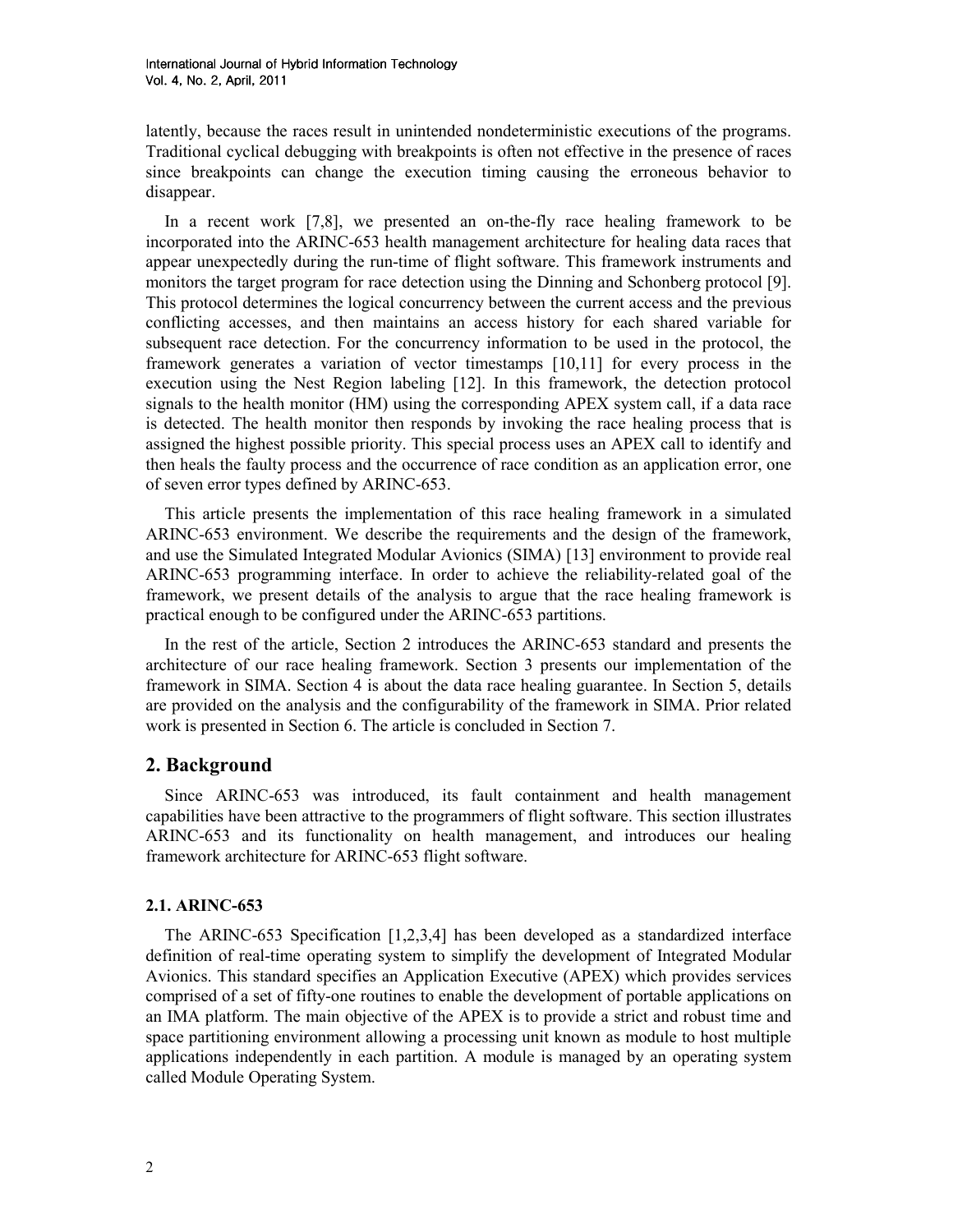The temporal partitioning is a strict time slicing which guarantees that only one application at a time is accessing the system resources including the processor according to a periodic scheduler. The spatial partitioning provides strict memory management by guaranteeing that a memory area allocated to a partition and its processes cannot be corrupted by another partition and its processes. Each partition is governed by a Partition Operating System. A partition consists of a set of concurrently executing processes, sharing access to the system resources with the help of a preemptive, priority-based scheduler.

One of the most important features of ARINC-653 is indisputably its health monitor (HM) which has the responsibility to detect and provide recovery mechanisms for both hardware and software failures at the process, partition, and module levels. The HM manages three recovery tables for a precise error handling. The System HM Table is used to localize the level of the error which can be one of module, partition or process. The Module HM table is consulted for errors in module level. This table defines the action to be taken to handle the fault and optionally may provide a module-level user-defined call-back function. The Partition HM table similarly is consulted when the error is at partition level. Each partition has its own error recovery table which optionally provides a partition-level user-defined callback function. For errors at the process level, the HM will invoke a user-defined aperiodic error handler with the highest possible priority to handle the error. Consequently, the error handler should be efficient and execute as fast as possible not to monopolize the system.

#### 2.2. Race healing framework

The ARINC-653 Standard clearly defines a health monitoring function with the objective of keeping the entire system safe by providing mechanisms to handle software and hardware failures and errors. Data races are timing-dependent bugs which are hard to detect and may lead a program to non-deterministic executions. This behavior can be fatal especially for hard real-time applications such as ARINC-653 applications.

The architecture of the race healing framework [7,8] in ARINC-653 is presented in Figure 1. The race detector monitors the instrumented program execution, and once a data race is detected, the ARINC-653 Health Monitor is notified (see the second arrow in Figure 1) by the race detector using the application executive call RAISE APPLICATION ERROR. The Health Monitor will then contact the partition operating system (POS) of the partition in which the data race occurred. As a response, the race healer will be invoked by the concerned POS (see the third arrow in Figure 1). The race healer accesses the racing code and tries to heal the data race (see the fourth arrow in Figure 1). If the healer fails to do this, a notification is sent back to the Health Monitor (see the fifth arrow in Figure 1) which then initiates its native error recovery procedure. In fact, the race healer considers only asymmetric races [14] although the race detector can detect general race patterns. However, for this system to work well, the Health Monitor recovery tables have to be modified with new error codes to handle data races and to define emergency actions to be taken when the race cannot be healed.

When invoked, the race healer process obtains higher priority than the other processes in the system. This architecture fits the layering concept of ARINC-653 and permits to detach entirely the race healing function from the race detection. This mechanism can be implemented within a partition to handle intra-partition concurrency or within a module to check inter-partition communication.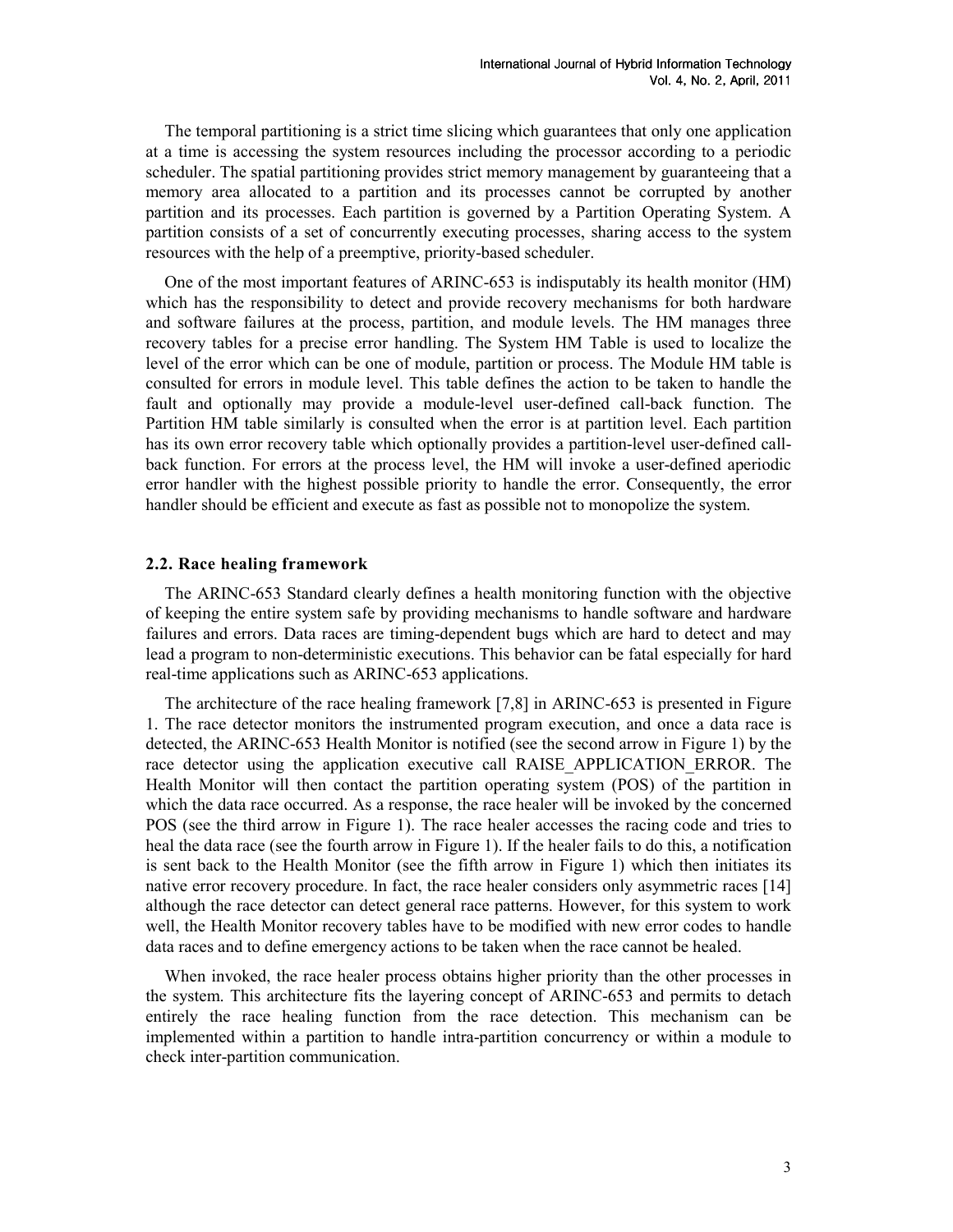

Figure 1. Overall architecture of race healing in ARINC-653

## 3. Race healing framework in SIMA

This section presents an implementation of the race healing framework and describes its incorporation into the SIMA platform.

#### 3.1. The SIMA environment

The ARINC-653 services are provided by the Simulated Integrated Modular Avionics (SIMA) [13]. SIMA is an execution environment, providing the ARINC-653 application programming interface to operating systems like Linux that do not support such services. SIMA simulates ARINC-653 partitions, modules, and health monitor and provides mechanisms for inter-partition communication and logging. SIMA is designed to run on all Posix-compliant operating systems.

The SIMA environment simulates the two-layered architecture of most operating systems compatible with the integrated modular avionics specification. SIMA is developed as C libraries. The partition operating system is provided as a library called  $pos.a$  that is statically linked to the user application code. This library contains the ARINC-653 API. The SIMA module operating system is implemented by a program called *mos* that contains the partition scheduler, configured in the ARINC-653 XML configuration file. SIMA implements Part 1 [1] and most of the Extended Services of Part 2 [2] of the ARINC-653 specification. SIMA maps ARINC-653 partitions to POSIX processes and ARINC-653 processes to POSIX threads, allowing each SIMA application to be linked to its own POSIX program.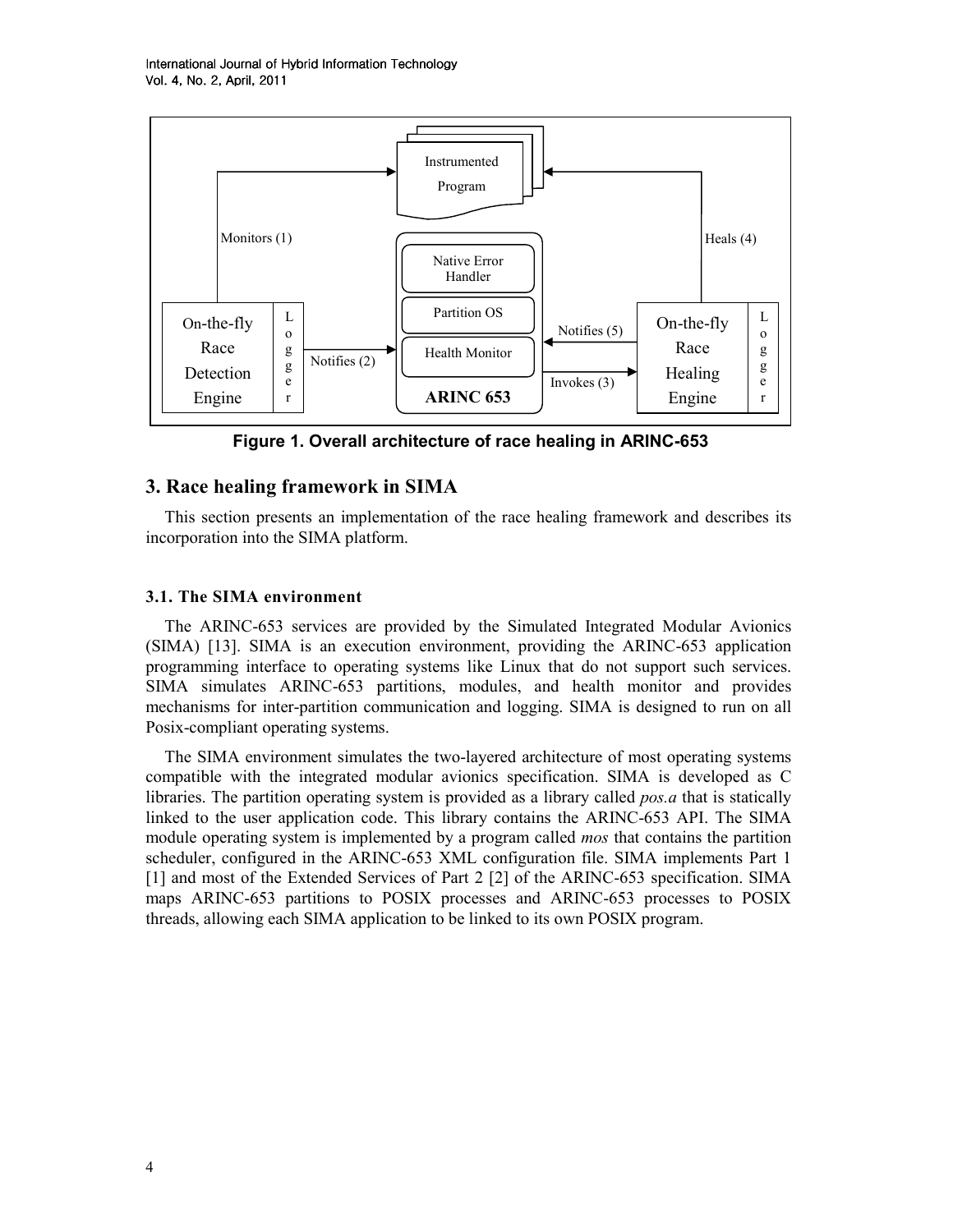### 3.2. Race detection protocol

For on-the-fly race detection in our framework, we used the protocol presented by Dinning and Schonberg [9]. This protocol supports a program model with thread locking and guarantees to detect at least one race for each shared variable, if any exists. The protocol defines the structure and the management policy of an access history for programs with locking mechanism. The access history consists of four sets: *Reads, Writes, CS-Reads*, and CS-Writes sets, where CS stands for critical section. The Reads and Writes sets are for accesses outside critical sections, while the CS-Reads and CS-Writes sets are for accesses inside critical sections. Each entry is a pair  $\leq$ label, locks> for every monitored access. On access to a shared variable, according to which set the access belongs to, data races are reported according to the following policy:

- *CS-Read:* Data races are reported by comparing the concurrency information attached to the current access with those of prior accesses in Writes and CS-Writes.
- CS-*Write*: Data races are reported between the current access and previous accesses in Writes and Reads sets.
- Read: reports races with all previous accesses in *Writes* and CS-*Writes*.
- *Write:* Data races are reported between the current access and previous accesses in all other sets.

To generate logical concurrency information for threads, we used the Nest Region (NR) labeling [12] engine which generates a unique identifier for every thread during the monitored execution of a parallel program. NR labeling supports program model with nested parallelism and provides a constant-sized label for each entry of an access history. The labeling generates concurrency information using nest regions for nested threads, so that the complexity does not depend on the maximum parallelism of program. Because the labeling maintains an ordered list of parent threads for each thread, a binary search method can be used for the comparison of concurrency information. Thus, NR labeling generates small overhead for race detection.

The detection engine monitors accesses to shared variables and reports races by analyzing their labels and lock status. It consists of the following four modules and data structures for the maintenance of the access history: (1) R-Checker and Read access history for a read access without proper locking, (2) *W-Checker* and *Write* access history for a write access without proper locking, (3) CSR-Checker and CS-Read access history for a read access protected by a locking mechanism, (4) CSW-Checker and CS-Write access history for a write access protected by a locking mechanism. Upon race detection, the SIMA health monitor is notified by the race detector using the provided system call RAISE\_APPLICATION\_ERROR.

#### 3.3. Race healing protocol

Generally, it is hard to heal data races on-the-fly, because this requires detecting data races and its localization, identifying error patterns, and choosing a proper healing method. However, it may be simple to heal the racing code if the pattern is well specified such as asymmetric races [14]. This section presents our algorithm for on-the-fly healing of asymmetric races implemented in SIMA.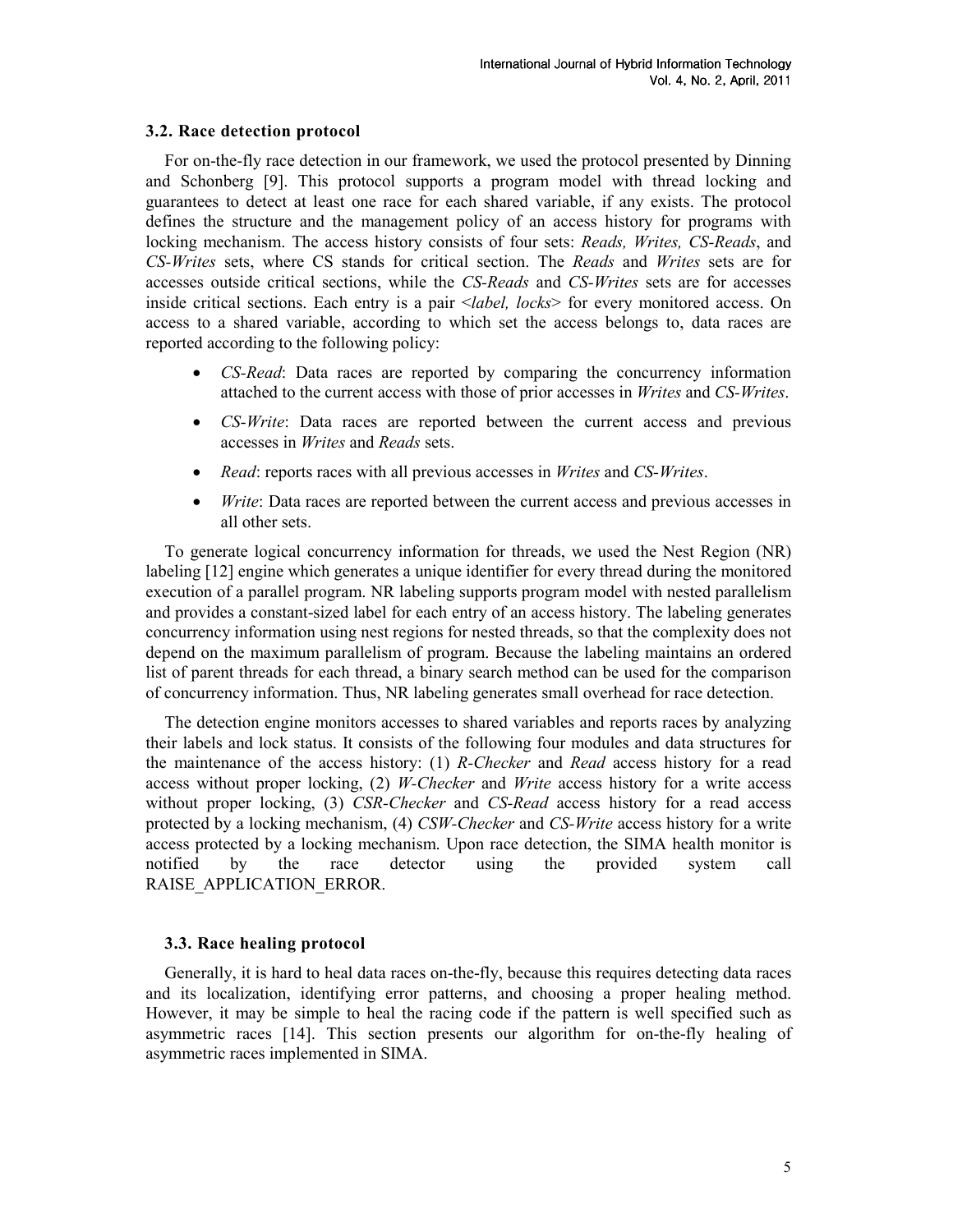To heal data races, our technique inserts delay operations before an access which is about to be involved in a race. Figure 2 shows the healing technique implemented in our framework. In this figure,  $r$  and  $w$  in the circle represent the read and write accesses respectively. The numbers attached to the accesses represent an observed order. Figure 2(a) illustrates an example of data race. Data races are detected early since instructions accessing a shared variable are monitored before their execution. The healing function is registered in each monitored program as its error handler. This is done using the SIMA system call CREATE\_ERROR\_HANDLER.

Let's assume in Figure 2(a) that *Thread B* preempts *Thread A* right when *Thread A* is about to perform its write operation. The race detector will detect a potential data race between the read operation in *Thread B* and the *write* in *Thread A*. The error handler that corresponds to the healing function is then invoked. In the SIMA environment, the error handler once invoked, accesses the racing code and inserts at the race detection point the SIMA system call WAIT\_EVENT. Thus, this system call becomes the next instruction be executed by *Thread B*. This *WAIT EVENT* system call forces the racing process to wait for a notification. This mechanism is shown in Figure 2(a) and (b). On lock release, a racing process executes the SIMA system call *SET EVENT* to signal other waiting processes. Processes blocked because of a race can then resume and continue their execution. As shown in Figure 2(b), Thread B continues its execution only when it has received a notification from *Thread A* after the critical section. This mechanism allows Threads  $A$  and  $B$  to execute safely as if they were all enforcing a strict locking discipline as presented in Figure 2(c).



Figure 2. An example of race healing

## 4. Race healing guarantee

On-the-fly healing of data races is a promising way to help providing reliable multithreaded applications. Despite all the progress in the testing and verification technology, it still impossible to detect all data races in a given program. However, healing data races onthe-fly as presented in this article can introduce new bugs in the program. Moreover, there is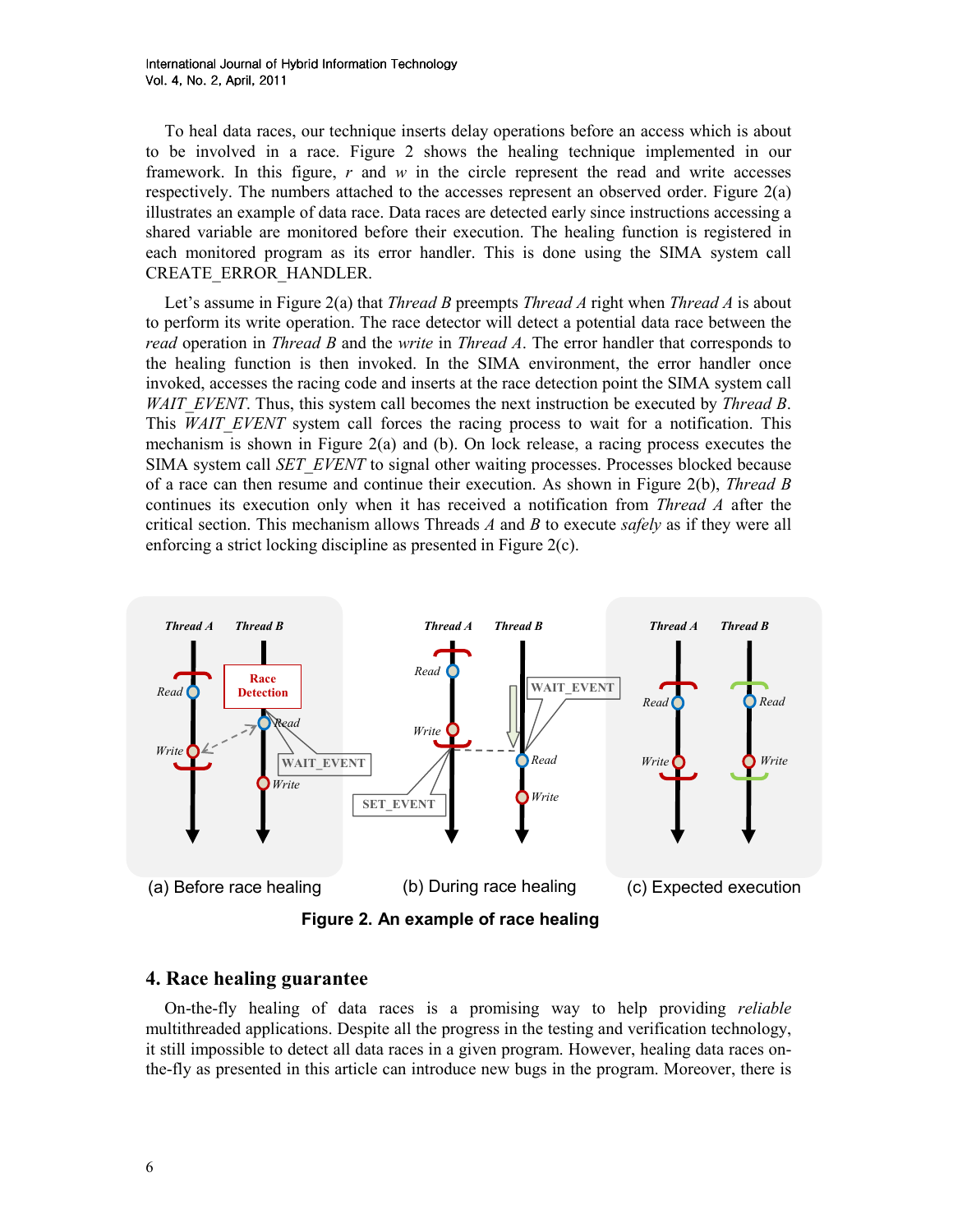no real guarantee that all detected data races will be healed during an execution. As an example, let us consider again the case depicted by Figure  $2(a)$  and let us assume that there are other instructions in between the *read* and the *write* operations. Now, we assume that Thread B preempts Thread A somewhere between the read and the write operations and before the write is monitored by the race detector as shown in Figure 3(a). The race detector will only report a race between the *write* in *Thread B* and the *read* in *Thread A*. Consequently, as shown in Figure 3(b), the healing mechanism will not produce the prospective result. Another problem with this technique is that the notification event can be lost making other threads to wait forever.

As proposed in [15], we believe that the use of suitable *formal verification* techniques like model checking or static analysis [16,17] can help ensuring that a new bug will not be introduced in the program by actions of the healing protocol. However, we should also consider the fact that these verification techniques cannot check the complete state space of a given program due to the exponential number of possible paths to be analyzed.



Figure 3. Example of an unhealed data race

## 5. Efficiency and configurability

We evaluated the efficiency of the framework on a set of synthetic OpenMP programs. Each program contains 100 threads and presents at least one possible asymmetric race on a shared variable. Programs are divided into three sets, each with five programs based on the following criteria: there is at least one thread in which (A) all accesses to the shared variable use no lock, (B) at least one access is unprotected before a critical section, and (C) at least one access is unprotected after a critical section. We implemented five programs for each category. To exhibit the non-determinism, each thread in each program has at least one write access to the shared variable. Indeed, these three groups of programs reflect the common cases of asymmetric race patterns in real-world projects.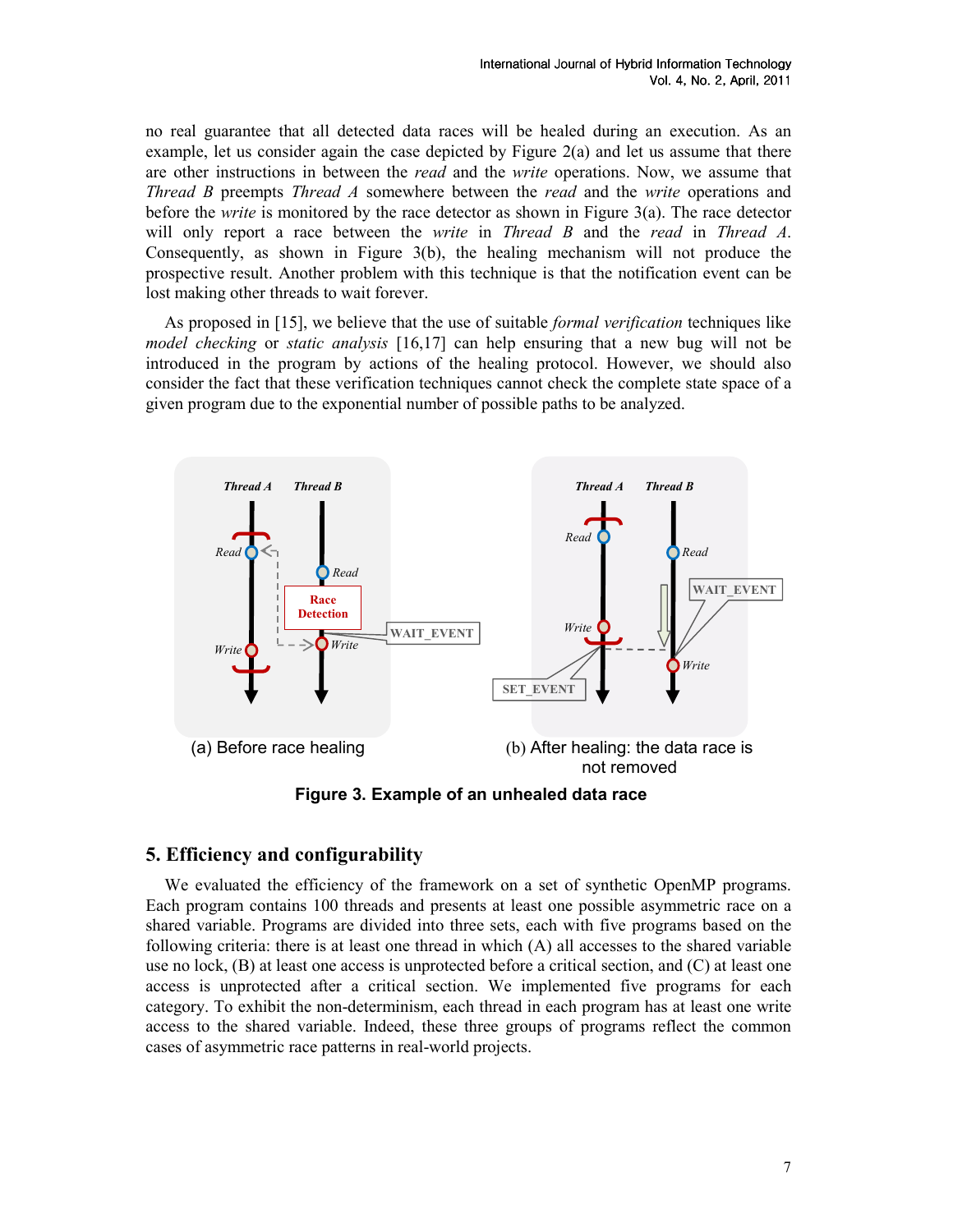We configured SIMA to run two partitions called P1 and P2. Each partition runs the synthetic programs described above. Only Partition P1 embeds our healing framework. Upon race detection, the SIMA health monitor is notified by the race detector using the provided system call RAISE\_APPLICATION\_ERROR. This system call provokes the execution of the registered error handler that is the healing function. Figure 4 shows an output of the two partitions P1 and P2 in the SIMA environment. The output of partition P1 reveals that three data races [44,W][47,R], [44,W][33,CSR], [44,W][36,CSR] are reported and healed. Each reported race is a pair of line number and access event between two threads. For example, [44,W][47,R] represents a data race that happened between a write access at line 44 in the first thread and a read access at line 47 in the second thread. Moreover, CSR stands for a read access inside a critical section. ograms described above. Only Partition P1 embeds our healing framework. Upon<br>on, the SIMA health monitor is notified by the race detector using the provided<br>RAISE\_APPLICATION\_ERROR. This system call provokes the execution s P1 and P2 in the SIMA environment. The output of partition P1 reveals that three<br>es [44,W][47,R], [44,W][33,CSR], [44,W][36,CSR] are reported and healed. Each<br>race is a pair of line number and access event between two th I SIMA to run two partitions called P1 and P2. Each partitins described above. Only Partition P1 embeds our healing frame e SIMA health monitor is notified by the race detector using the  $E$  APPLICATION\_ERROR. This system

We measured and compared the total execution time of our synthetic programs as shown in Figure 5. The dark bars represent for each group of programs, the execution time measured in partition P2. On the other hand, the gray bars show the execution time when the programs are partition P2. On the other hand, the gray bars show the execution time when the programs are monitored by our framework in partition P1. The result of Figure 4 shows that our technique slows down in average about 2 times the original program execution.

| $1 - p1$                                                                                                                                                                                                                                                                                                                                                                                                                                                                                                                                                                                         | $2 - p2$                                                                                                                                                                                  |
|--------------------------------------------------------------------------------------------------------------------------------------------------------------------------------------------------------------------------------------------------------------------------------------------------------------------------------------------------------------------------------------------------------------------------------------------------------------------------------------------------------------------------------------------------------------------------------------------------|-------------------------------------------------------------------------------------------------------------------------------------------------------------------------------------------|
| With connected ports: 0<br>mos: 20579<br>pos: 20582<br>$cmd: @$<br>err: 0<br>Starting Entry Point<br>CREATE_PROCESS PROCESS_ID: 3<br><b>CREATE ERROR HANDLER</b><br>START PROCESS ID: 3<br>SET_PARTITION_MODE<br>PARTITION MODE NORMAL: 3<br>Initialized Access History for Shared Varia<br>ble m<br>out critical section t_id[1]<br>>>> Race Detected [44, W] [47, R]<br>>>> Race Detected [44, W] [33, CSR]<br><<< Race Healed [44, W] [33, CSR]<br>in critical section t_id[0]<br>>>> Race Detected [44, W] [36, CSR]<br><<< Race Healed [44, W] [36, CSR]<br><<< Race Healed [44, W] [47, R] | With connected ports: 0<br>mos: 20579<br>pos: 20585<br>$cmd: 0$<br>err: 0<br>CREATE_PROCESS PROCESS_ID: 3<br>START PROCESS ID: 3<br><b>SET PARTITION MODE</b><br>PARTITION MODE NORMAL: 3 |

Figure 4. . Output of SIMA partitions



Figure 5 5. Race detection overhead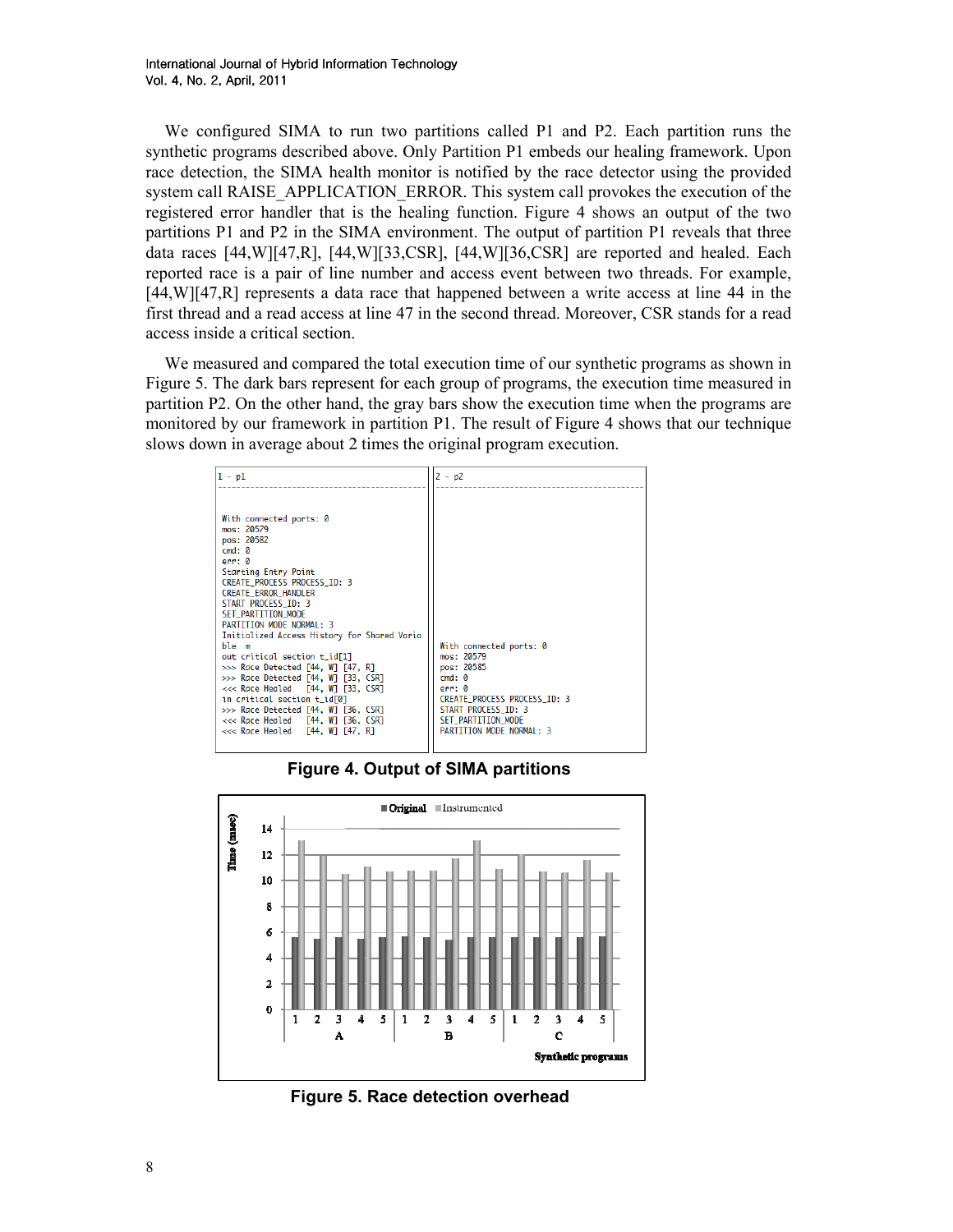The results show that the proposed framework is configurable under an ARINC-653 platform. Indeed, the framework slows down the monitored application by about 2 times. ARINC-653 uses a XML formatted file to configure each partition. This file defines the scheduling time and the scheduler for each partition and its processes. This file is configured by the system designer for a better integrity of the whole system.

 To meet the real-time requirements of each partition and its applications, the XML configuration file must take into consideration our results. Thus, the execution time for a partition running our framework should be at least 2 times the original execution time. SIMA supports and provides the ARINC-653 configuration file.

## 6. Related work

Data races and other timing-dependent bugs like deadlocks are harmful for the program since they are notoriously hard to reproduce, debug and remove. Thus, healing data races becomes an important research issue especially for highly critical software. Algorithms are proposed in [15, 18], to detect and heal data races and atomicity violation bugs in Java programs by influencing the Java Virtual Machine or by injecting new locks into the application. Ratanaworabhan et al. [14] presented ToleRace, a tool for detecting and tolerating asymmetric races in multithreaded programs by influencing the scheduler. ToleRace instruments critical sections to maintain local copies of shared variables. Data race detection is performed on accessed shared variables at the end of each critical section. If a detected data race is a *read-write* race, ToleRace can heal it by replacing the content of the corrupted variable with the expected value based on the local copies of shared variables. However, ToleRace only reports *write-write* data races since it cannot heal them.

Goldberg and Horvath [19] present an enhancement of the ARINC-653 Health Monitor with a new facility of software fault protection. This work proposes to monitor and analyze the behavior of instrumented software against a predefined model at runtime and uses the ARINC-653 health monitoring capability to provide responses to detected faults. The model consists of behavioral properties, failure modes, and responses. Authors also show how models can be defined and how the overall architecture can be integrated into the ARINC-653 Health Monitor by extending the content of the configuration file. However, this enhancement of the ARINC-653 health monitor does not consider detecting and healing data races. Therefore, our framework can be regarded as a complement to their work.

## 7. Conclusion

The ARINC-653 standard architecture for flight software specifies an application executive which furnishes an application programming interface and defines a hierarchical health management framework for error detection and recovery. This application executive provides buffers, blackboards, semaphores and events for intra- and inter-partition communication and synchronization. Unfortunately, misusing these facilities may produce concurrency bugs such as deadlocks and data races that can be fatal for highly sensitive applications like flight software. In this article, we presented an implementation and configuration under a simulated ARINC-653 platform, of a race healing framework. The efficiency of the framework shows that it is possible to reinforce the ARINC-653 health management function with a race healing mechanism in order to increase the reliability of flight software.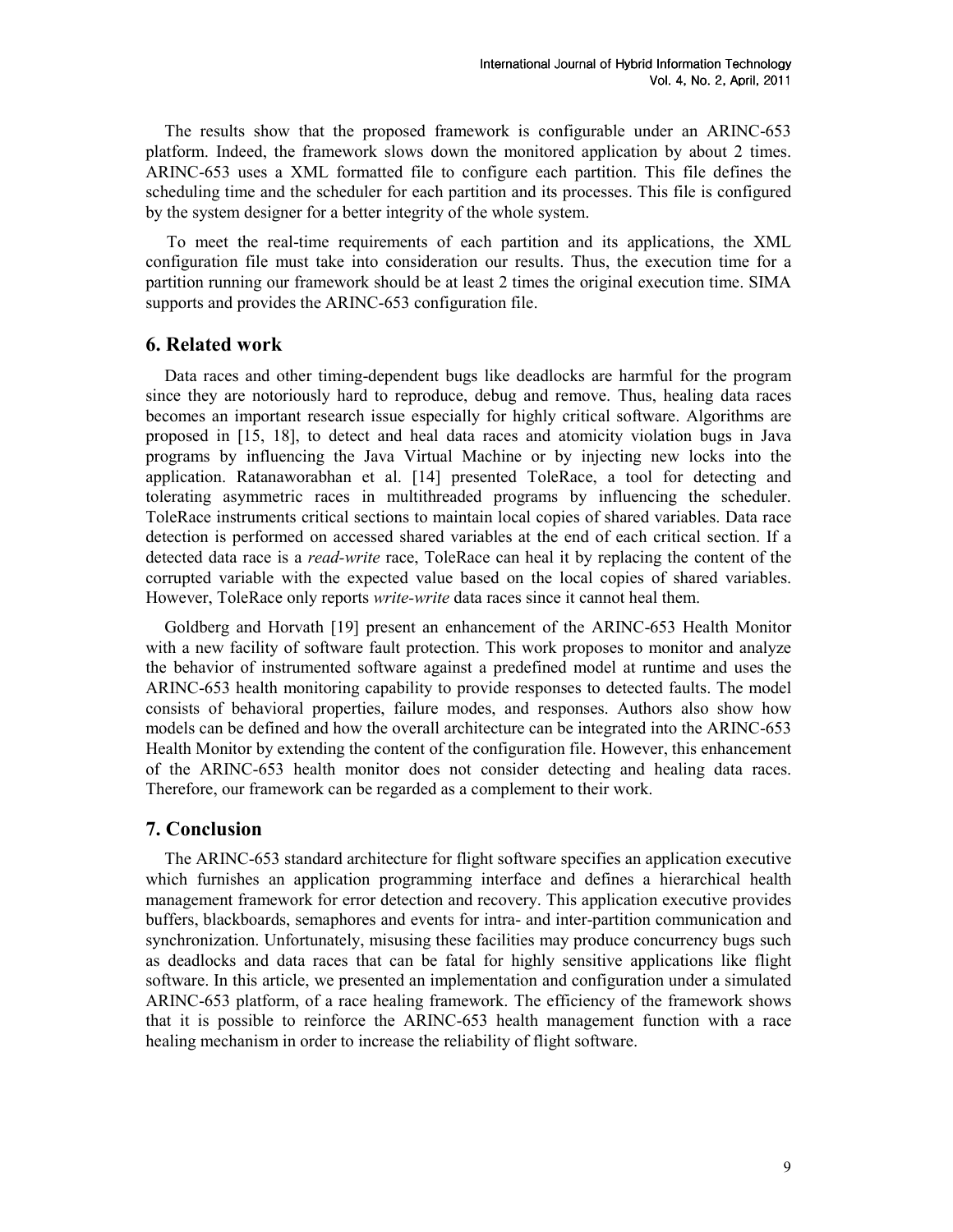## Acknowledgements

This research was supported by the MKE (The Ministry of Knowledge Economy), Korea, under the ITRC (Information Technology Research Center) support program supervised by the NIPA (National IT Industry Promotion Agency), NIPA-2010-(C1090-1031-0007).

## References

- [1] Airlines Electronic Engineering Committee (AEEC), "Avionics Application Software Standard Interface - ARINC Specification 653 - Part 1. (Supplement 2 - Required Services)", ARINC, 2006.
- [2] Airlines Electronic Engineering Committee (AEEC), "Avionics Application Software Standard Interface - ARINC Specification 653 - Part 2. Extended Services", ARINC, 2008.
- [3] P. J. Prisaznuk, "ARINC-653 Role in Integrated Modular Avionics (IMA)", Proceedings of the 27th Digital Avionics Conference, IEEE, Minnesota, 2008, pp.1E2.1-7.
- [4] S. Santos, J. Rufino, T. Schoofs, C. Tatibana, and J. Windsor, "A Portable ARINC-653 Standard Interface", Proceedings of the 27th Digital Avionics Conference, IEEE, Minnesota, 2008, pp.1E2.1-7.
- [5] A. Jannesari, and W. F. Tichy, "On-the-fly Race Detection in Multi-threaded Programs", Proceedings of the Workshop on Parallel and Distributed Systems: Testing, Analysis, and Debugging, ACM, Seattle, July 2008, pp.1-10.
- [6] R. H. B. Netzer, and B. P. Miller, "What Are Race Conditions? Some Issues and Formalizations", Proceedings of the ACM Letters on Programming Languages and Systems, ACM, March 1992, pp. 1(1),74-88.
- [7] O.-K. Ha, G. M. Tchamgoue, J.-B. Suh, and Y.-K. Jun, "On-the-fly Healing of Race Conditions in ARINC-653 Flight Software", Proceedings of the 29th Digital Avionics Conference, IEEE, Salt Lake City, 2010, pp.(5.A.6)1-11.
- [8] G. M. Tchamgoue, I.-B. Kuh, O.-K. Ha, K.-H. Kim, and Y.-K. Jun, "A Race Healing Framework in Simulated ARINC-653", Proceedings of the 2010 International Conference on Future Generation Communication and Networking (FGCN'10), Springer-Verlag, December 2010, CCIS 120, Part II, pp.238-246.
- [9] A. Dinning, and E. Schonberg, "Detecting Access Anomalies in Programs with Critical Sections", Proceedings of the ACM/ONR workshop on Parallel and Distributed Debugging, ACM, New York 1991, pp.85-96.
- [10] R. Baldoni, and M. Raynal, "Fundamentals of Distributed Computing: A Practical Tour of Vector Clock Systems", IEEE Distributed Systems Online, IEEE, 2002, pp.1-25.
- [11] C. J. Fidge, "Logical Time in Distributed Computing Systems", Computer, ACM, 1991, pp.28-33.
- [12] Y. Jun, and K. Koh, "On-The-Fly Detection of Access Anomalies in Nested Parallel Loops", Proceedings of the ACM/ONR workshop on Parallel and Distributed Debugging, ACM, California, 1993, pp.107-117.
- [13] T. Schoofs, S. Santos, C. Tatibana, J. Anjos, "An Integrated Modular Avionics Development Environment", Proceedings of the 28th Digital Avionics Systems Conference, IEEE, Orlando, October 2009, pp.(1.A.1)1-9.
- [14] P. Ratanaworabhan, M. Burstscher, D. Kirovski, B. Zorn, R. Nagpal, and K. Pattabiraman, "Detecting and Tolerating Asymmetric Races", Proceedings of the Principles and Practices of Parallel Programming, ACM, 2009, pp.173-184.
- [15] B. Krena, Z. Letko, R. Tzoref, S. Ur and T. Vojnar, "Healing Data Races On-the-fly", Proceedings of the Workshop on Parallel and Distributed Systems: Testing and Debugging, ACM, London, 2007, pp.54-64.
- [16] S. Qadeer and D. Wu, "KISS: Keep It Simple and Sequential", Proceedings of the ACM SIGPLAN 2004 conference on Programming Language Design and Implementation, ACM, June 2004, pp.14-24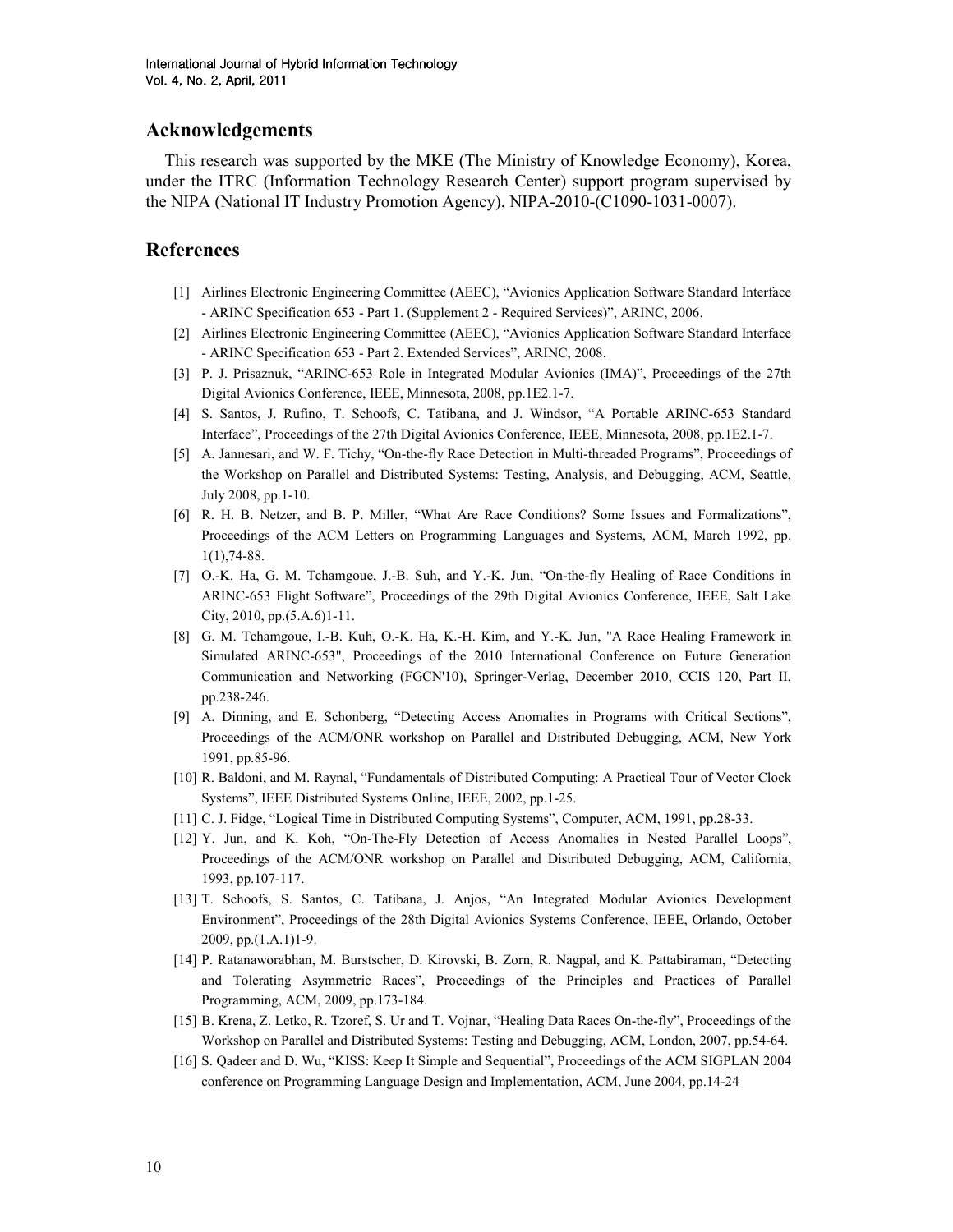- [17] T. Ball and S. K. Rajamani, "The SLAM Project: Debugging System Software via Static Analysis", Proceedings of the 29th ACM SIGPLAN-SIGACT Symposium on Principles of Programming Languages (POPL'02), ACM, January 2002, pp.1-3.
- [18] Z. Letko, T. Vojnar and B. Krena, "AtomRace: Data Race and Atomicity Violation Detector and Healer", Parallel and Distributed Systems: Testing and Debugging, ACM, Washington, 2008.
- [19] Goldberg and G. Horvath, March 2007, "Software Fault Protection with ARINC 653", Aerospace Conferences, IEEE, Montana, 2007, pp.1-11.

## Authors



Guy Martin Tchamgoue is currently enrolled as a PhD candidate with the Department of Informatics in Gyeongsang National University, South Korea. He received his Bachelor of Science, Master of Science and Master of Advanced Studies in Computer Science from the University of Yaoundé I in Cameroon in 2004, 2005 and 2006 respectively. He worked as IT manager for several years in a Cameroonian enterprise. His research interests include event-driven programming and debugging, parallel and distributed computing,

operating systems and real-time systems.



Ok-Kyoon Ha received his BS degree in Computer Science under the Bachelor's Degree Examination Law for Self-Education from National Institute for Lifelong Education and the Master of Science from Gyeongsang National Unversity, South Korea. He is currently enrolled as a PhD candidate with the Department of Informatics in GNU. He had worked as the manager of IT department in Korea industry for several years. His research interests include parallel/distributed programming and debugging, embedded system

programming and operating systems. Mr. Ha is a member of the Korean Institute of Information Technology (KIIT) and the Korean Institute of Information Scientists and Engineers (KIISE).



Kyong-Hoon Kim received his B.S., M.S., and Ph.D. degrees in Computer Science and Engineering from POSTECH, Korea, in 1998, 2000, 2005, respectively. Since 2007, he has been an assistant professor at the Department of Informatics, Gyeongsang National University, Jinju, Korea. From 2005 to 2007, he was a post-doctoral research fellow at CLOUDS lab in the Department of Computer Science and Software Engineering, the University of Melbourne, Australia. His research

interests include real-time systems, Grid and Cloud computing, and security.